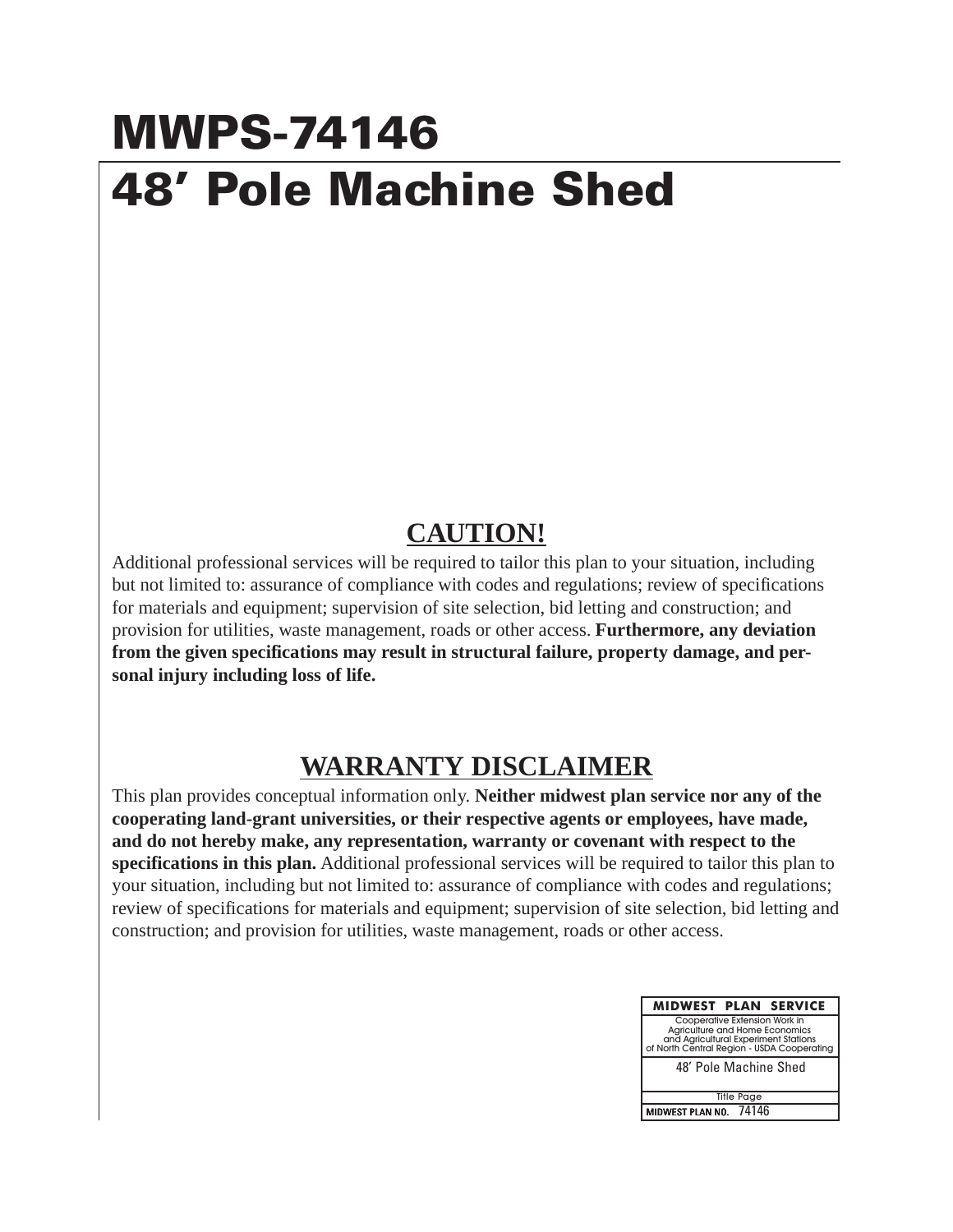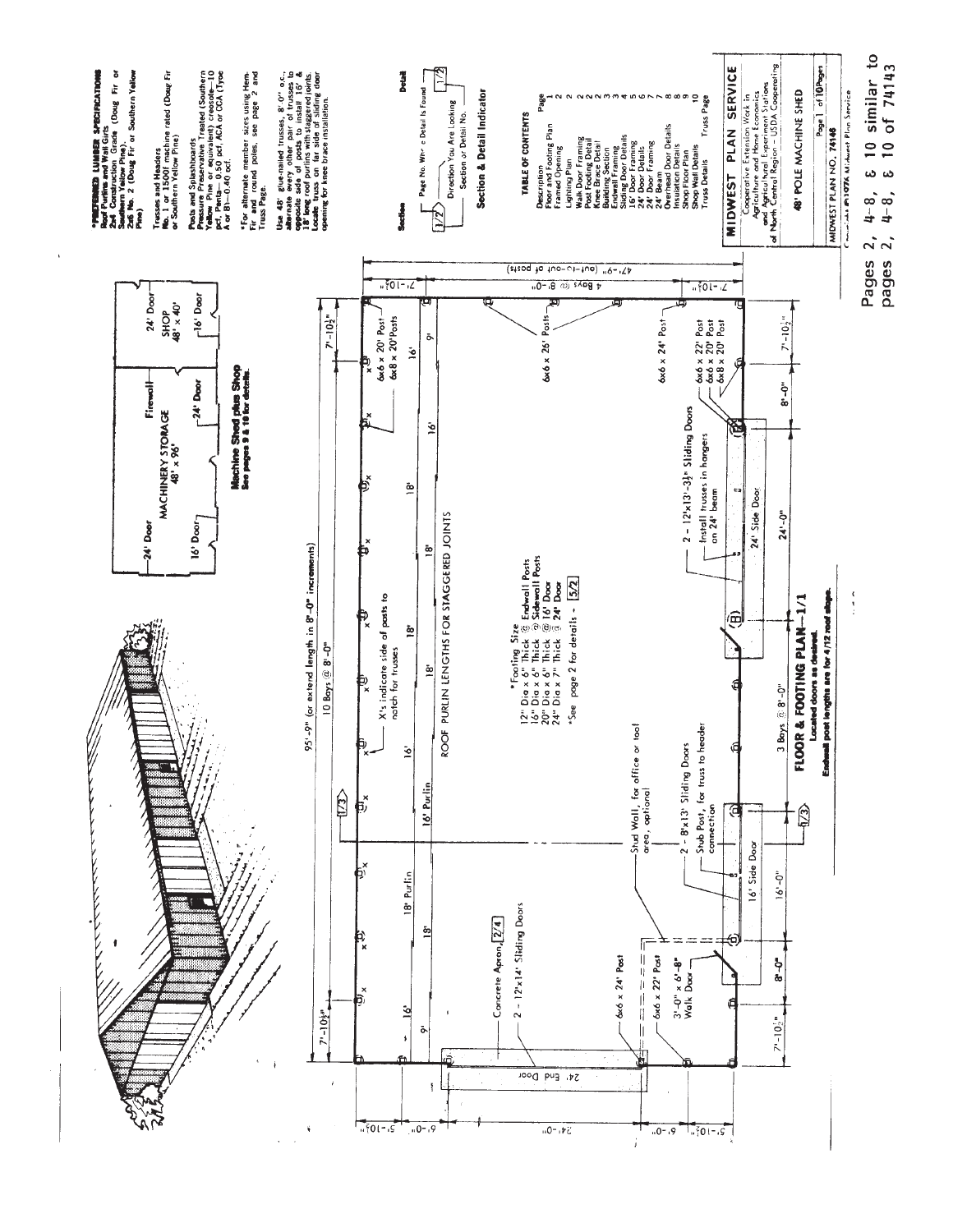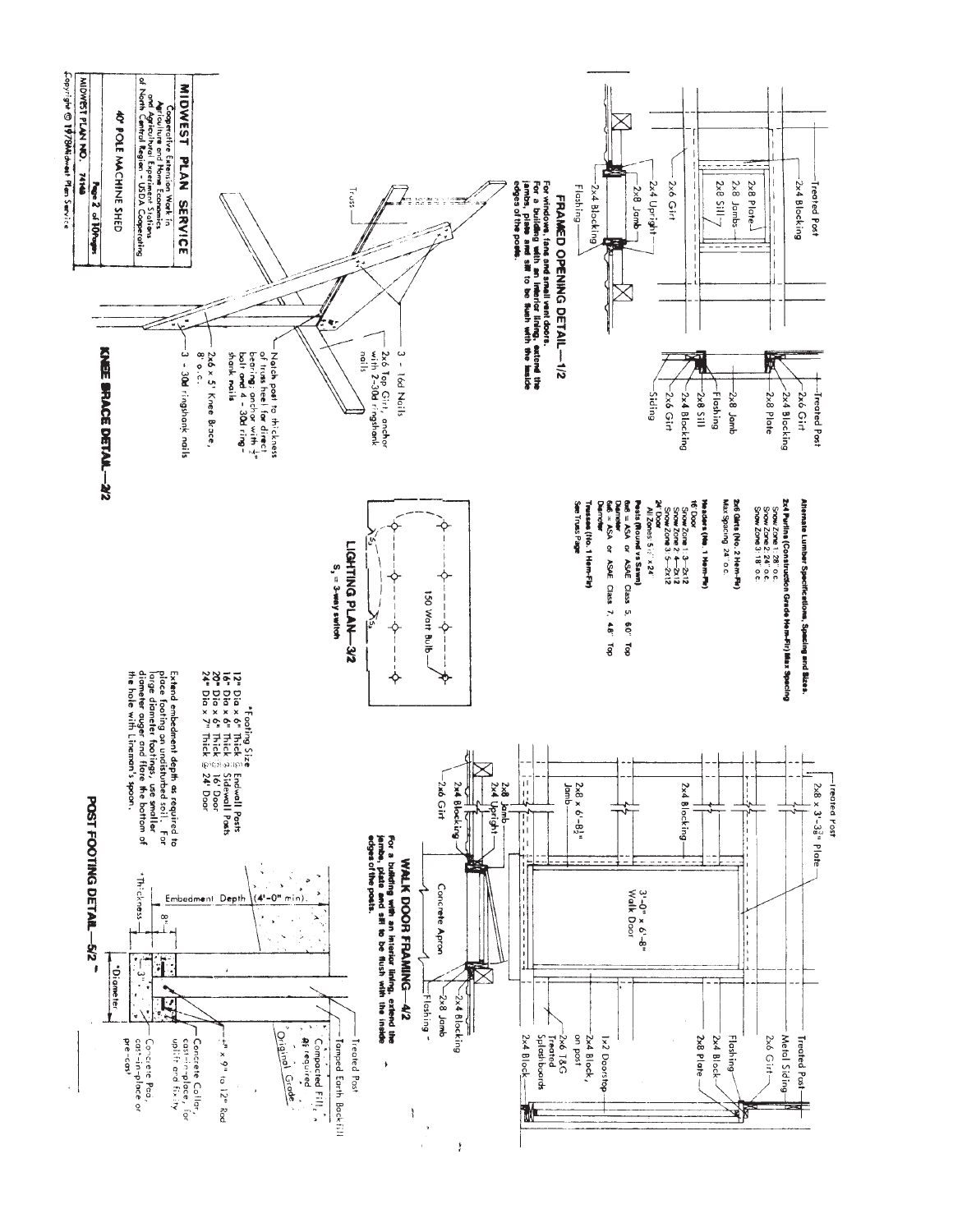

 $\begin{array}{c} \hline \end{array}$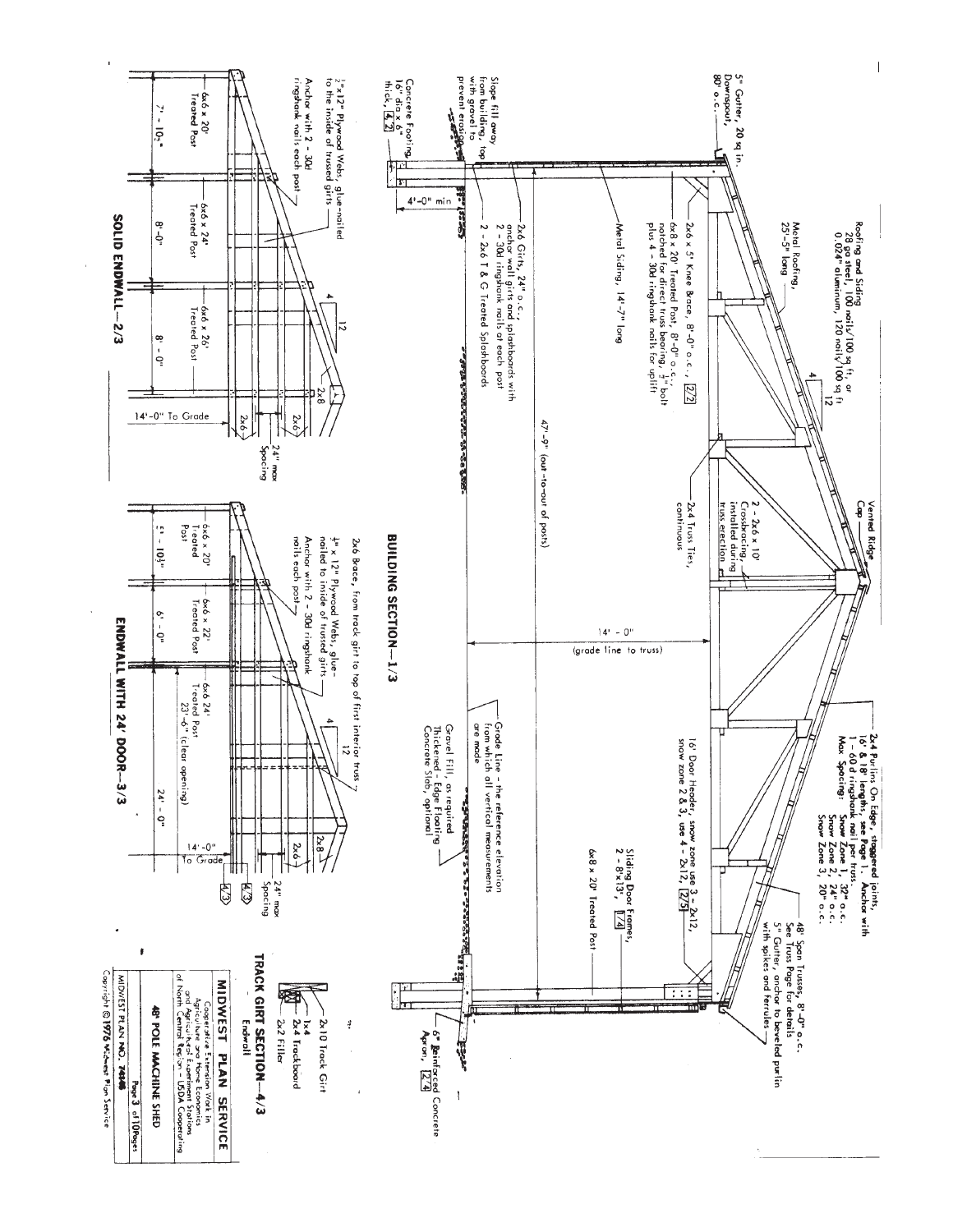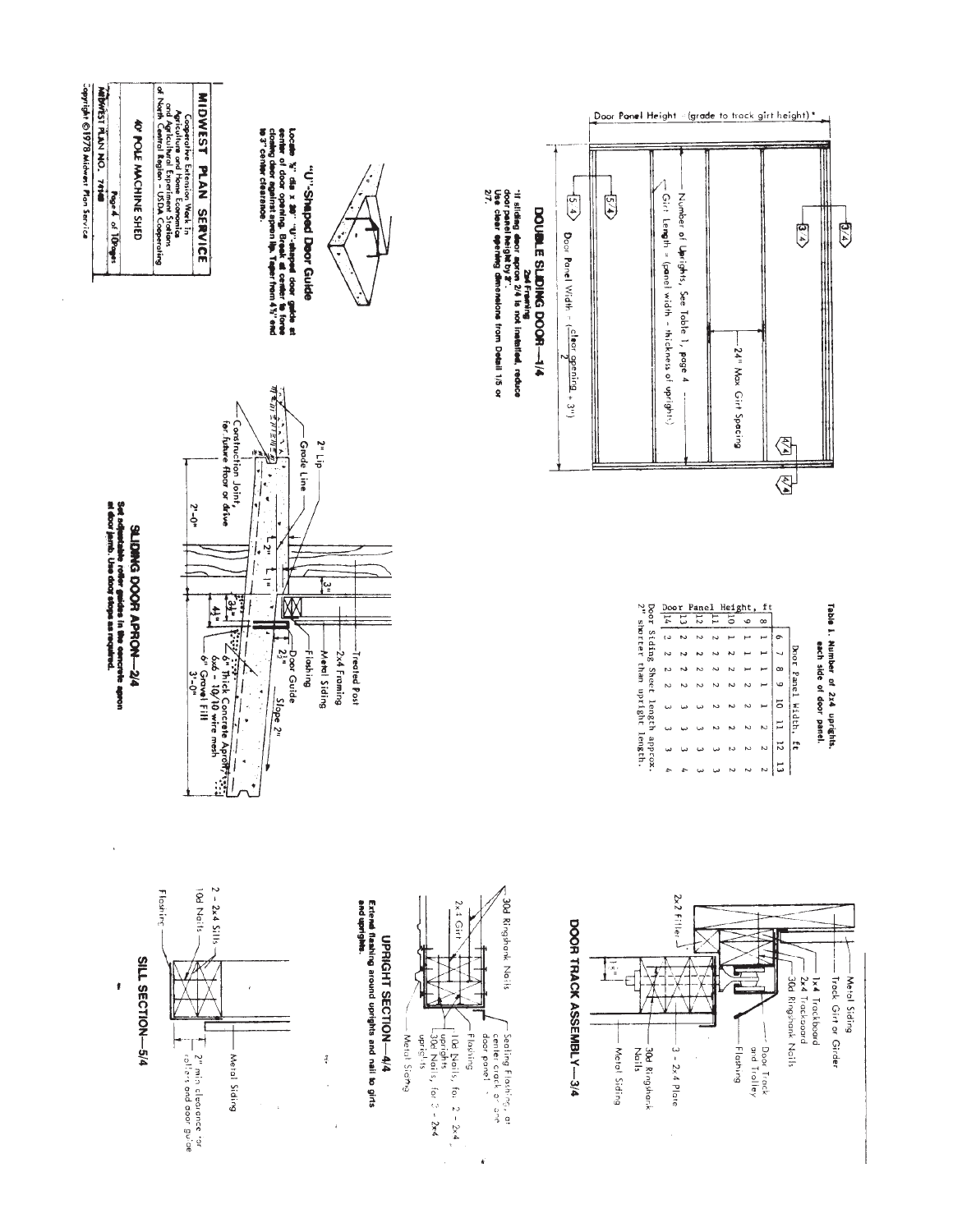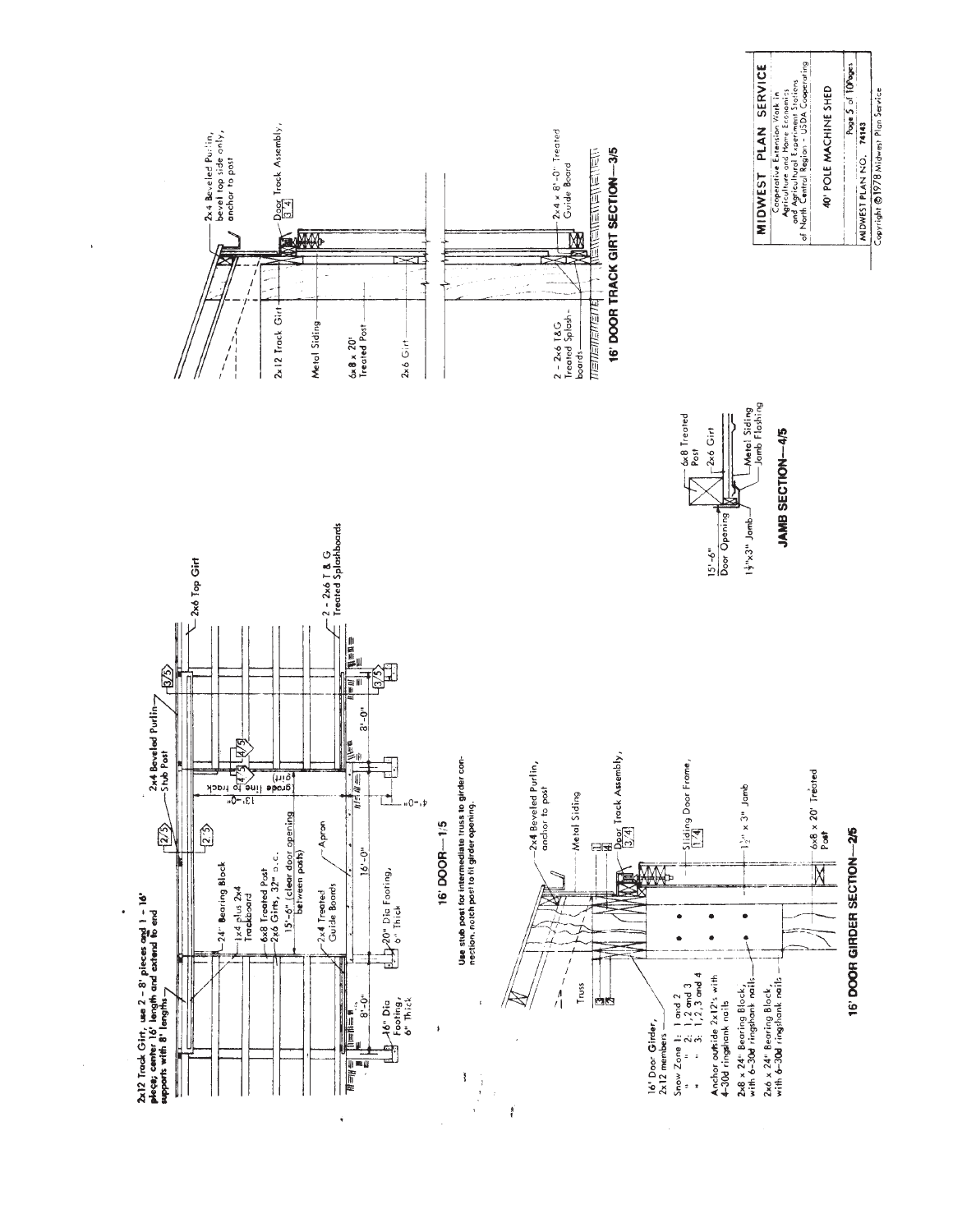![](_page_6_Figure_0.jpeg)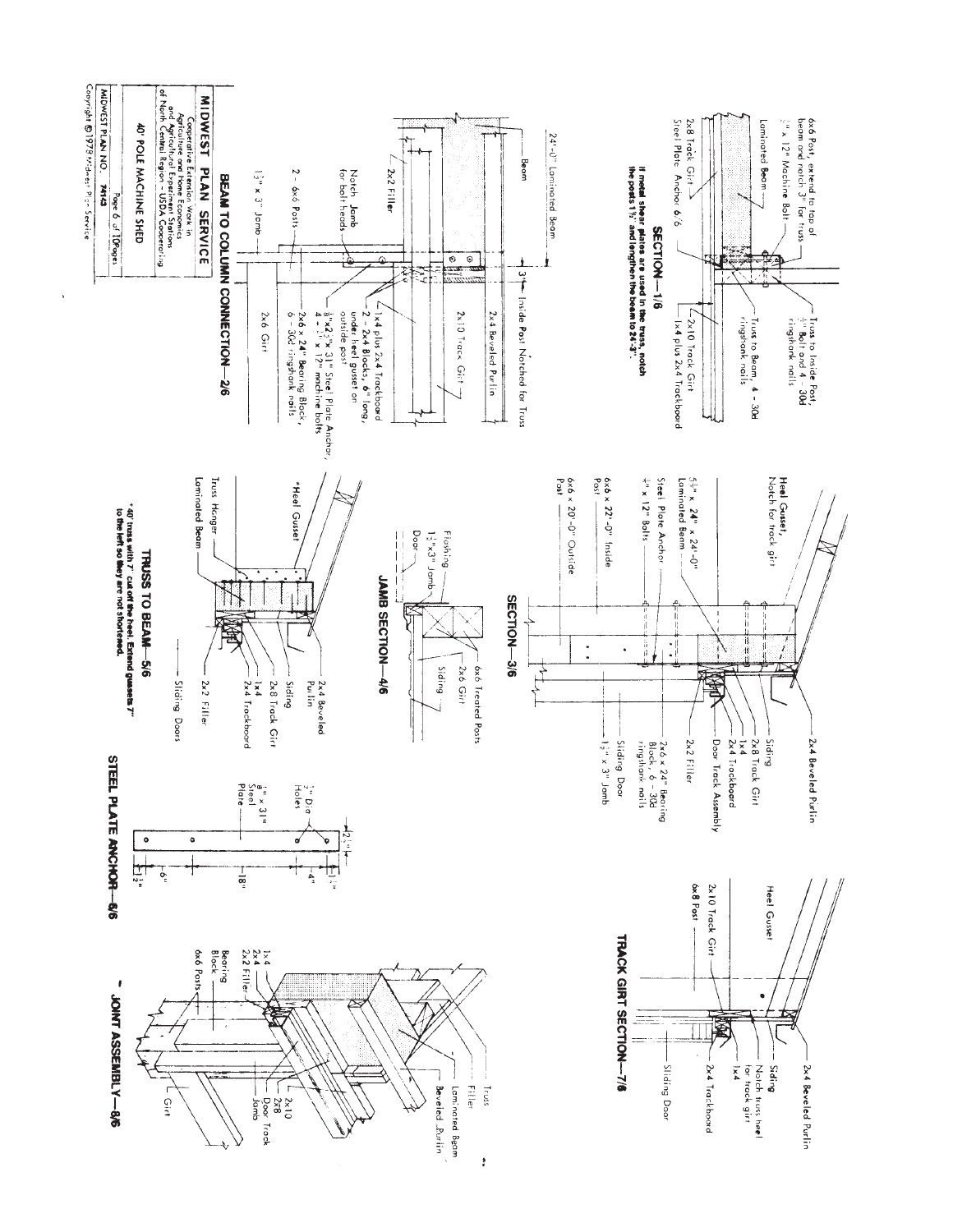![](_page_7_Figure_0.jpeg)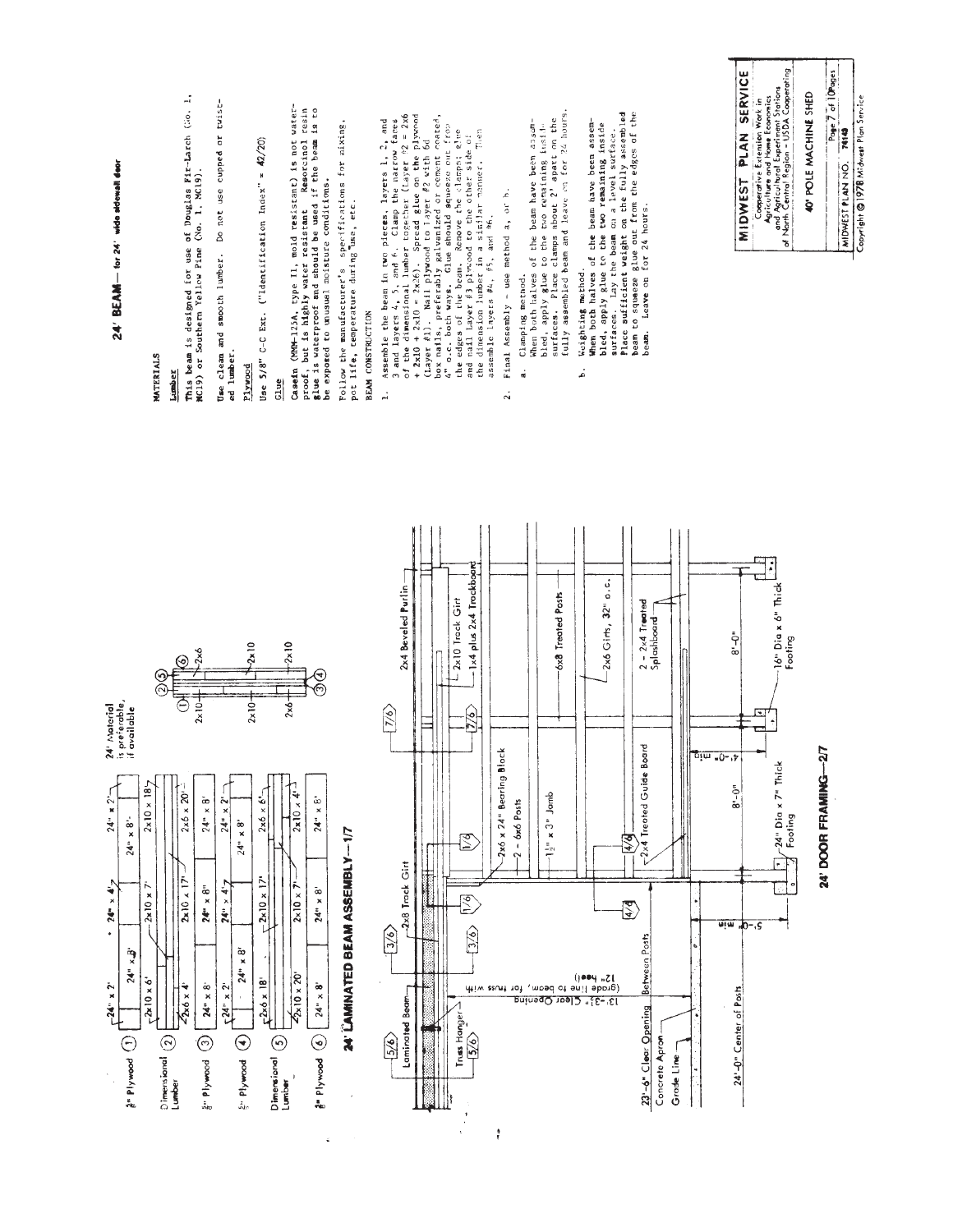![](_page_8_Figure_0.jpeg)

 $\overline{\phantom{a}}$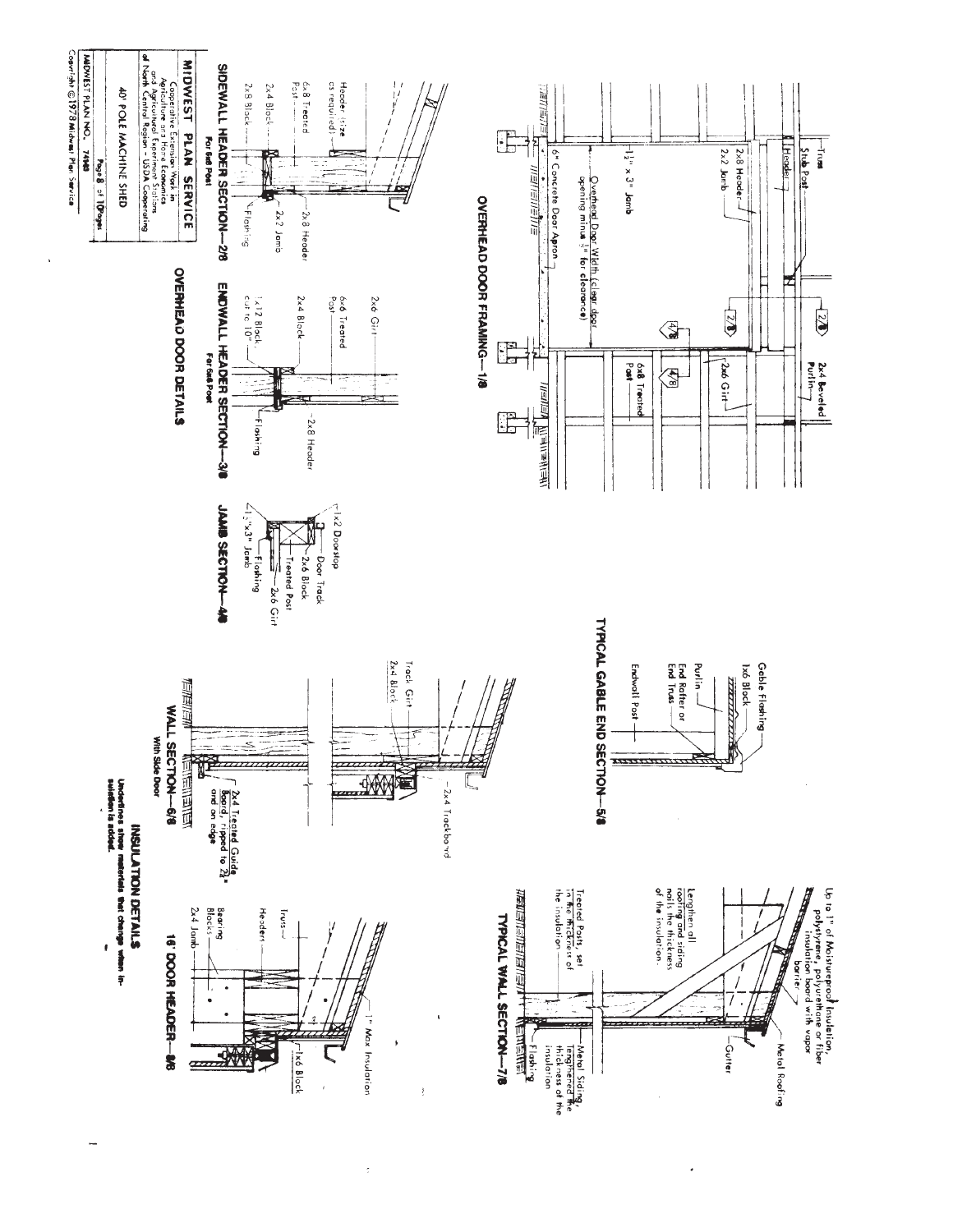![](_page_9_Figure_0.jpeg)